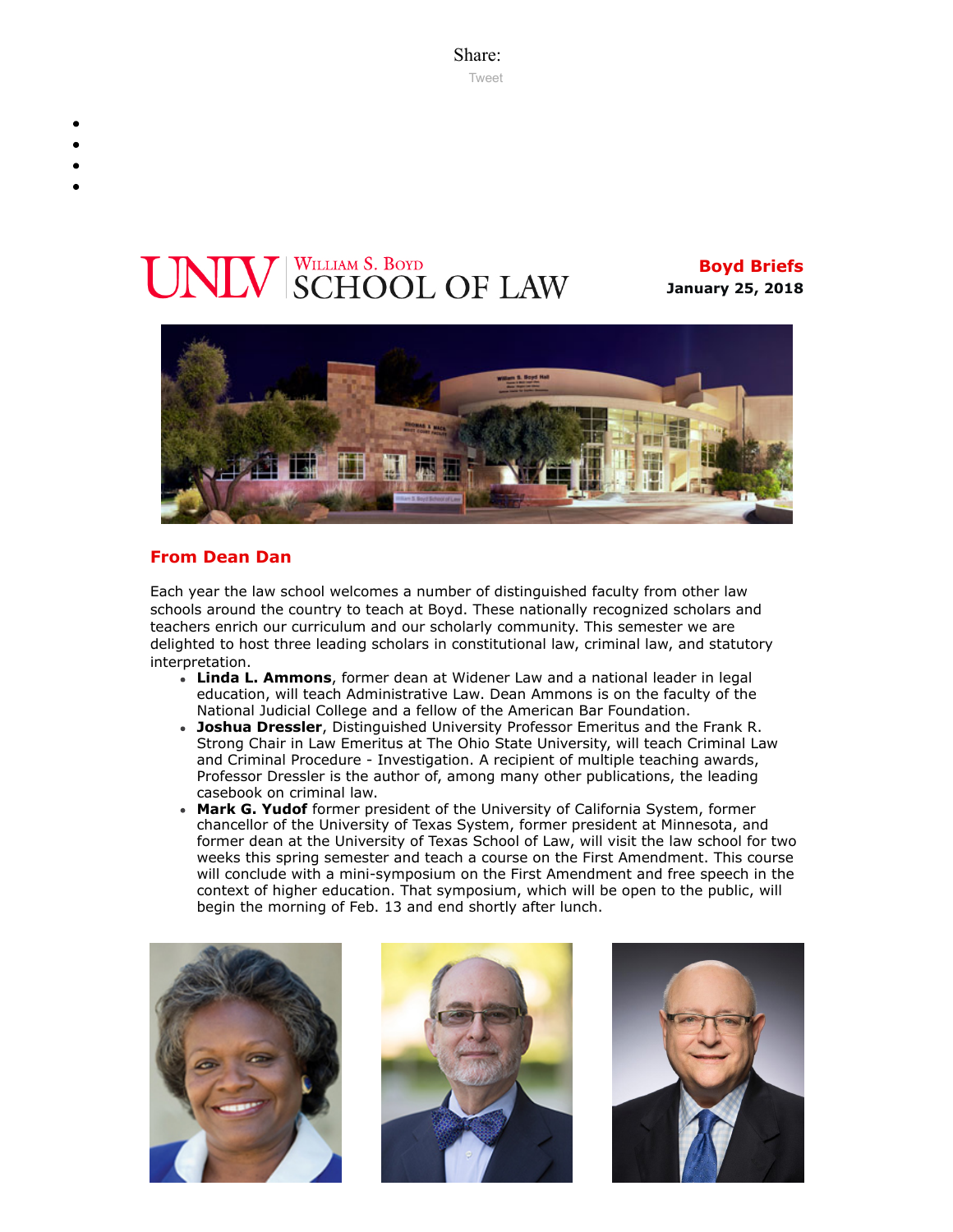Linda L. Ammons **Mark G. Yudoff** Joshua Dressler **Mark G. Yudoff** 

Linda Ammons and Joshua Dressler will be on campus throughout the semester and Mark Yudof will join us from late January through mid-February. I very much hope you'll have an opportunity to join us for some of the events we'll be hosting and to meet our very distinguished guests.

Best,

Dan Dean & Richard J. Morgan Professor of Law [daniel.hamilton@unlv.edu](mailto:daniel.hamilton@unlv.edu) [facebook.com/DeanDanHamilton](https://www.facebook.com/DeanDanHamilton)

## **Faculty Spotlight: Rachel J. Anderson**



*Rachel Anderson is a Professor of Law. She has expertise in Civil Rights, Corporate Governance, International Law, Human Rights as well as Diversity and Inclusion..*

#### **What's the most important thing you are working on right now?**

I am currently working on an International Business Transactions textbook for Wolters Kluwer tentatively titled, "Business Around the World: International, Transnational, and Comparative Law." It is designed to familiarize students with key issues in international, transnational, and comparative law. This textbook incorporates explicit learning outcomes and emphasizes experiential learning

opportunities. It includes exercises that I developed over my past ten years teaching at the William S. Boyd School of Law. Some of the exercises are particularly meaningful to me because I developed them together with my mentor Douglas Nordlinger, with whom I had the privilege to work with in London at Skadden, Arps, Slate, Meagher & Flom (UK) LLP.

#### **What is the most significant issue facing your field and how should it be addressed?**

In addition to the ongoing changes connected to globalization and advances in technology, political fluctuations can have significant effects on the regulatory and risk environment in which business is transacted that has cross-border components or effects. From the business side, keeping up with potential and current changes in regulations is an important part of identifying and mitigating potential risks in cross-border transactions. From the government perspective, staying abreast of technological changes and regulatory arbitrage is an important part of designing laws and regulations that achieve their intended goals. Comparative law provides an important approach that promotes a better understanding of foreign legal systems and a deeper understanding of one's own legal system.

#### **Which of your recent books or articles should I read?**

I suggest my article entitled " Inattentional Blindnesss: Psychological Barriers Between [Legal Mandates and Progress Toward Workplace Gender Equality](http://scholars.law.unlv.edu/facpub/1002/) " in the *Santa Clara Journal of International Law* . Inattentional blindness is a psychological theory that essentially says that people often do not see or hear things that they are not expecting. I argue that this phenomenon can explain why two people can experience the same event but see or hear very different things. In my article, I posit that this may help to explain why people in different demographic groups, for example, women and men, may report different perceptions of behavior or fairness in the workplace. I think that this theory makes it possible to imagine the possibility of another person being present for the same experience but remembering it very differently without imputing willful ignorance or nefarious intent. That in turn, I believe, allows us to approach difficult issues in a way that often can result in finding common ground.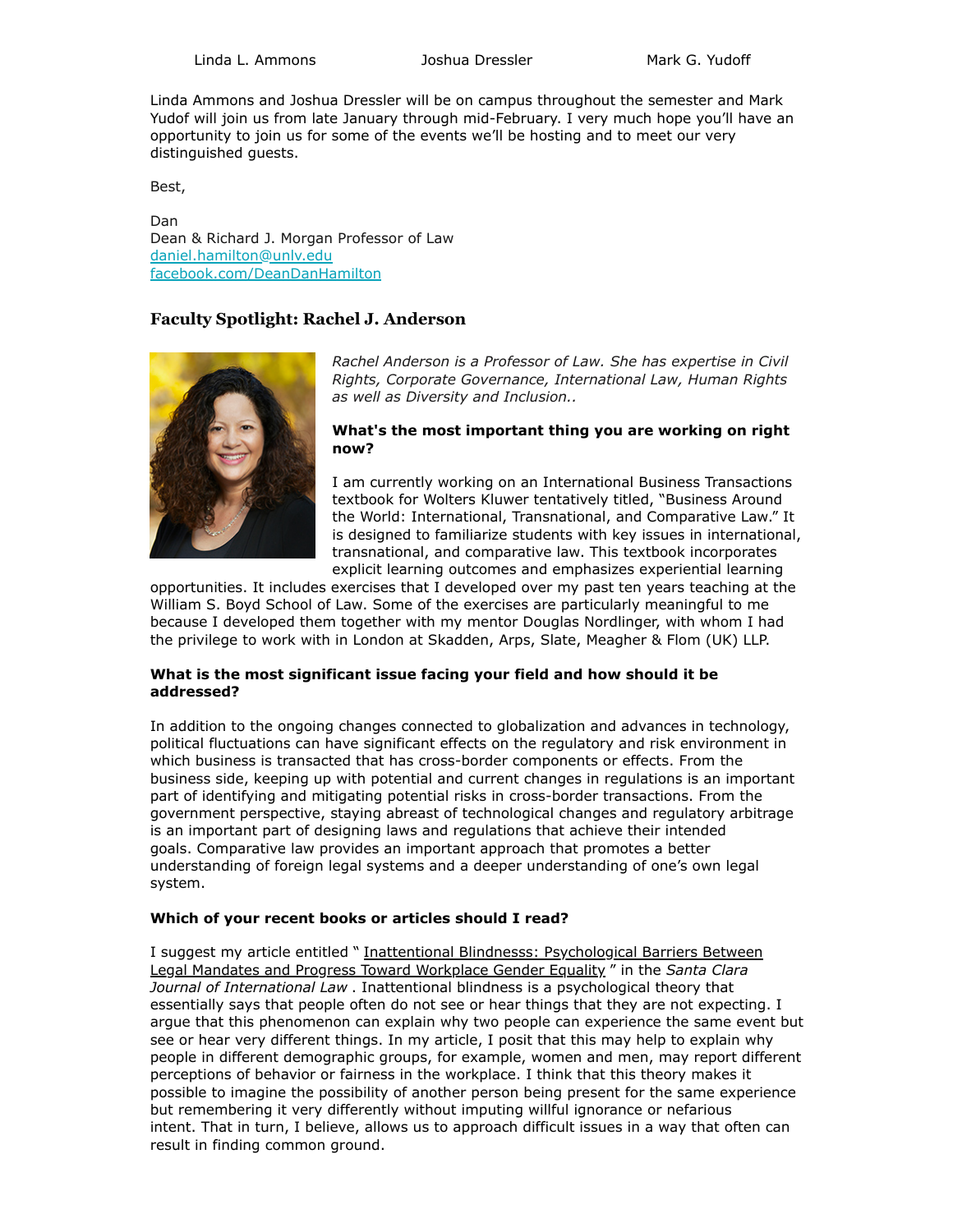#### **How does your research and scholarship influence your teaching and service and vice versa?**

For me, the three are inextricably intertwined. Scholarship is a space that allows me to work through the approaches to and intricacies of an issue. Teaching is an opportunity to share that knowledge with others and engage in a substantive discussion with others that often leads to new insights. My service on campus and off is an opportunity to put theory into action and to identify issues that could benefit from scholarly theorizing. For me, each of these aspects of being a professor enriches and enhances the others.

#### **What is it about being a law school professor that inspires or motivates you?**

The many different ways you can contribute to society. We come into contact with so many different people who are involved in many different issues and industries. That gives us the opportunity to make a difference in a lot of ways from each individual person we meet, to the people whose lives our students will touch as legal practitioners, to our scholarship that can help inform and improve society's structures and all types of economic activity.

# **Student Spotlight: Seleste Wyse**



#### **How have you enjoyed your experience as a Boyd Public Interest Fellow?**

I absolutely love the Public Interest Fellowship (PIF) Program because of the numerous opportunities that focus on an important area of law. As future lawyers, we will have specialized legal knowledge to assist those who lack the tools and time to understand the law. The program focuses on this idea while connecting students with public interestminded attorneys.

#### **Aside from being a PIF, which of your many activities in law school has been the most memorable?**

I enjoy every activity in which I participate, but I will always remember Upward Bound. Our school hosted college-bound high school students from low income households. Just like myself, these students will become first generation college students. One freshman had numerous questions for me about affording college. I will never forget asking him what he wanted to be one day. The boy stood up taller and firmly stated that he wanted to be a scientist. In that moment, I knew that I wanted to work with youth and encourage them in their educational pursuits.

#### **Tell us about someone who's been a guiding influence in your life.**

My parents. They always stressed how vital it is to be college educated. My mom and dad taught me to be selfless and to help others whenever one can. They are a contributing factor behind my love of volunteering and, now, public interest work.

#### **Graduation in May, the bar in July... then what?**

After the bar exam, I will begin a judicial clerkship with the Honorable Tierra Jones at the Eighth Judicial District Court of Nevada. I am thrilled for this opportunity, and I'm ready to learn. Once I complete my clerkship, I want to practice criminal law here in Clark County.

# **Alumni Spotlight** : **Brett Smith '08**

*Brett is a Discovery Staff Attorney at Google in San Francisco .*

#### **Can you share with us some details of your work life?**

I am sure the experience of becoming part of an in-house counsel group can run the gamut, but mine has been a really positive one. If you have a strong interest in a particular industry, I think it is a good career option to explore when entering the job market. I have really